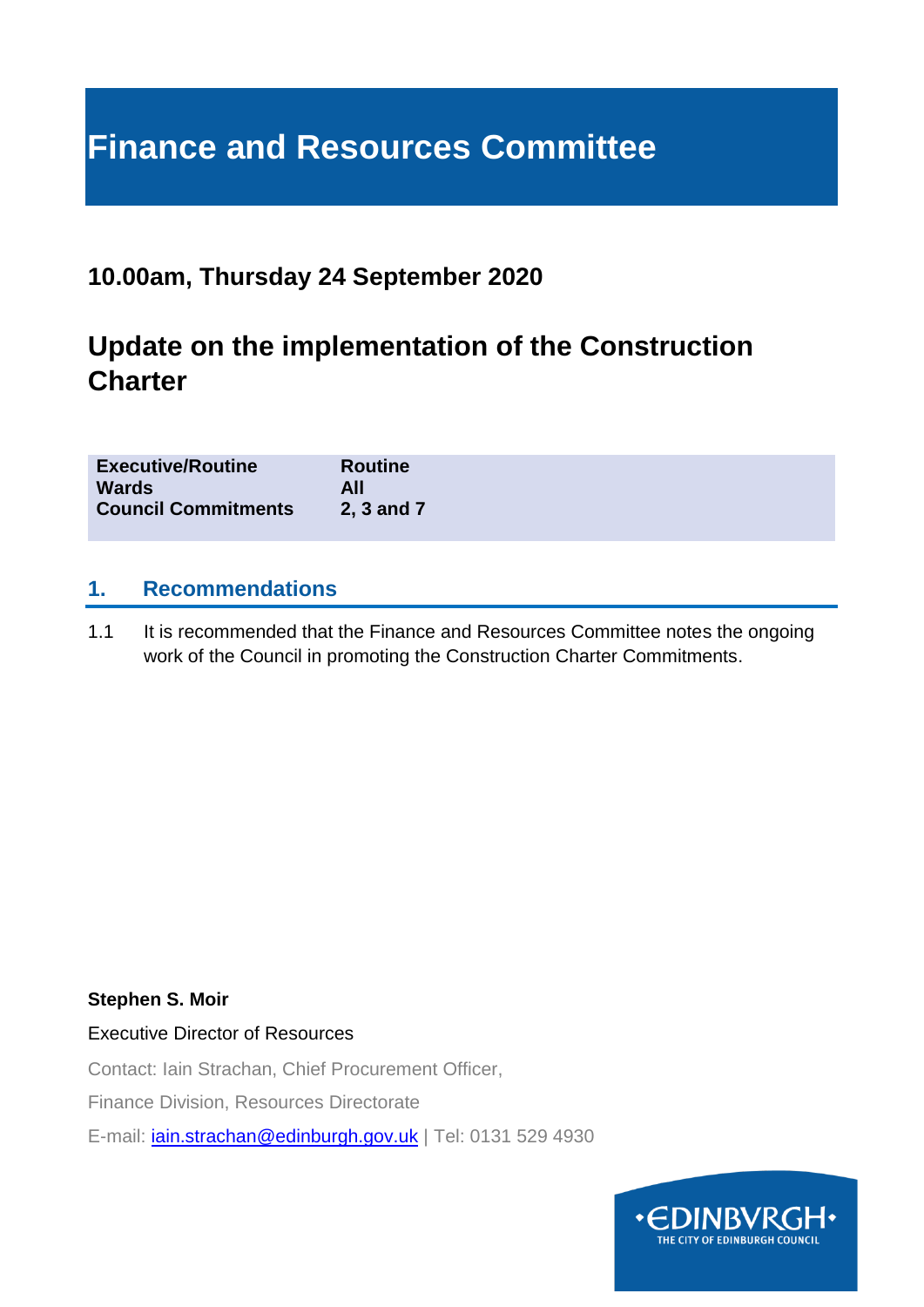# **Finance and Resources Committee**

# **Update on the implementation of the Construction Charter Commitments**

#### **2. Executive Summary**

- 2.1 On 16 August 2018, the Council adopted the Construction Charter Commitments ("the Charter"), which set out the expectations the Council has for those contractors who undertake construction work on the Council's behalf.
- 2.2 The Charter comprises 8 separate commitments to promote the adoption of fair work practices, and high standards in respect of workmanship, employment status, health and safety and apprenticeship training, amongst other matters.
- 2.3 This report provides an update to the Committee on the Council's promotion of the commitments set out in the Charter.

#### **3. Background**

- 3.1 At the Finance and Resources Committee on 16 August 2018, the Committee agreed that the Council adopt the Charter. A link to the Committee report, and the Construction Charter Commitments themselves, can be found in Section 8 of this report.
- 3.2 As stated above, the Charter was intended to promote the adoption of fair work practices, and high standards in respect of workmanship, employment status, health and safety and apprenticeship training, amongst other matters.

### **4. Main report**

- 4.1 The Council continues to invest significantly in the building of new assets and infrastructure, and major refurbishment and improvement works, right across the City. The Capital Investment Programme includes expected spend over the next five years of more than £2 billion.
- 4.2 Procurement legislation imposes an obligation on the Council to comply with the sustainable procurement duty, to improve the economic, social and environmental wellbeing of the authority's area. Linked to this, the Council also complies with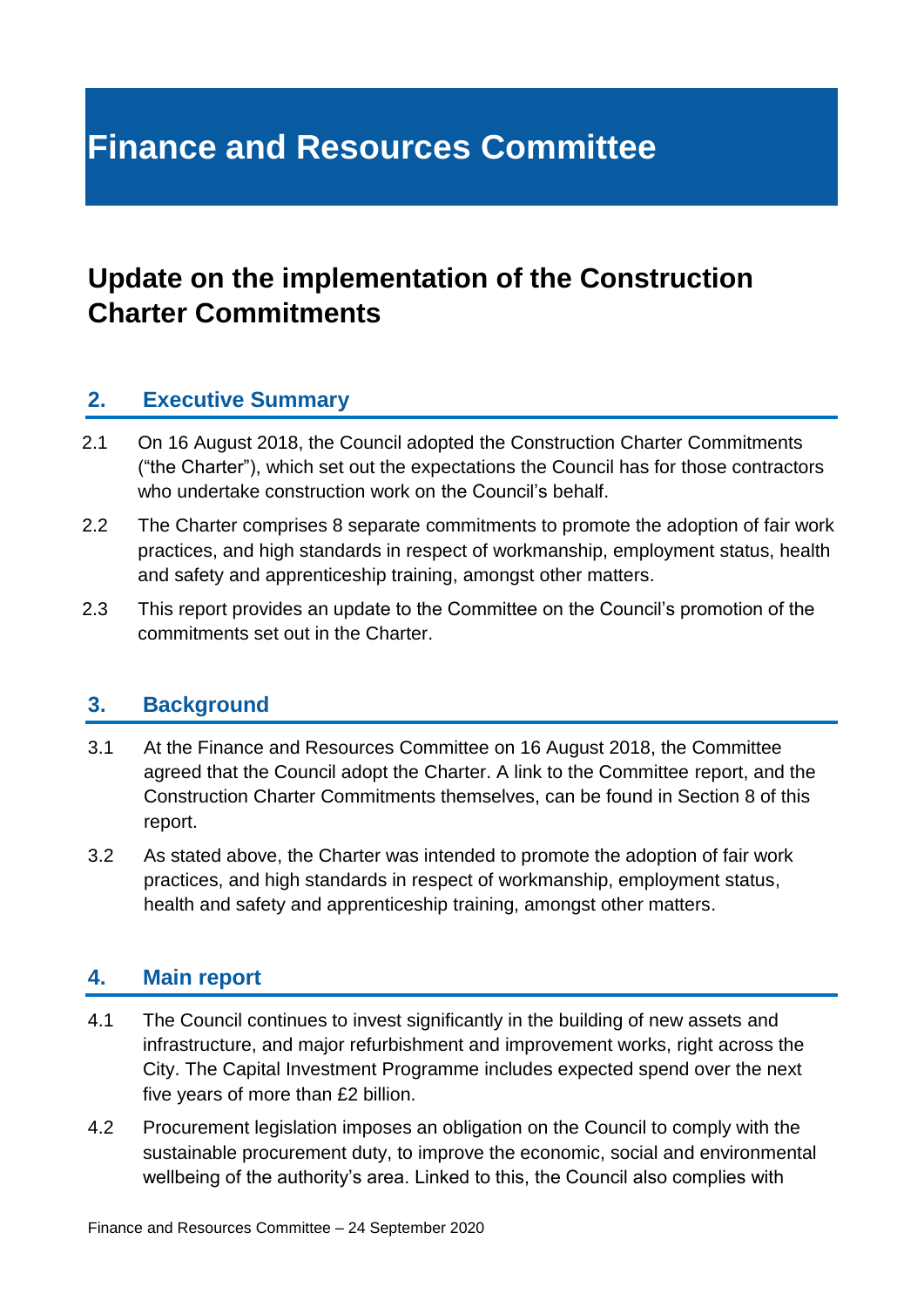Scottish Government guidance on addressing fair work practices in procurement, and where appropriate secures community benefits from contractors. As such, the promotion of the central principles of the Charter are already embedded in the Council's procurement processes, including its Contract Standing Orders.

- 4.3 Making sustainable procurement business as usual, together with those linked objectives as referred to in this report, is also a key element of the Council's [Sustainable Procurement Strategy](https://www.edinburgh.gov.uk/downloads/file/27180/procurement-strategy---2020-to-2025) (the Strategy). The Strategy was adopted by the Council at the [5 March 2020](https://democracy.edinburgh.gov.uk/documents/s14802/7.7%20-%20Sustainable%20Procurement%20Strategy.pdf) meeting of the Finance and Resources Committee. The Strategy has 7 key strategic procurement objectives, one of those being to improve fair work practices being adopted by suppliers. In securing this objective, one of the actions being undertaken by the Council is to ensure the application of the Charter to Council procurement activity.
- 4.4 The Council, through the Commercial and Procurement Services team, is also represented on the Fair Work Convention's review into fair work in the construction industry, this review being supported by the Scottish Government. The remit of the high level, short life working group is to inform, guide and support the work of the Fair Work Convention in relation to the construction industry and to make recommendations to address the challenges of implementation of the Fair Work Framework across public sector procurement in construction.
- 4.5 The Council's Annual Procurement Report for 2019/20 is considered elsewhere on the agenda for this meeting. However, that report details a number of related community benefits that were secured in the last financial year and which are of relevance, including the creation of apprenticeships, work placements and community engagement, as well as 70% of suppliers confirming that they pay a real living wage.
- 4.6 Since the Charter's adoption and considering that a number of the commitments were already the subject of established practice and legal obligations on the Council, the Council's Commercial and Procurement Services Team have been further promoting, and embedding, the Charter principles in ongoing activity.
- 4.7 An officer within Commercial and Procurement Services team has taken on the role of Construction Charter Champion, which is helping support the Council's ongoing commitment to the Charter and its underlying principles, including liaising with contract managers on major Council construction projects, to help monitor compliance. This officer delivered training on the Charter to the Commercial and Procurement Services team during 2019/20.
- 4.8 The Charter is included on the Supplier pages on the Council's [external website,](http://www.edinburgh.gov.uk/downloads/download/2814/construction_charter_commitments) to provide clarity and promotion of the manner in which the Council expects its contractors will operate. Council staff in those Divisions that most commonly deal with such matters, including Property and Facilities Management, Place Development and Place Management, have also been reminded of the Charter and its commitments, and asked to promote it to their contractors.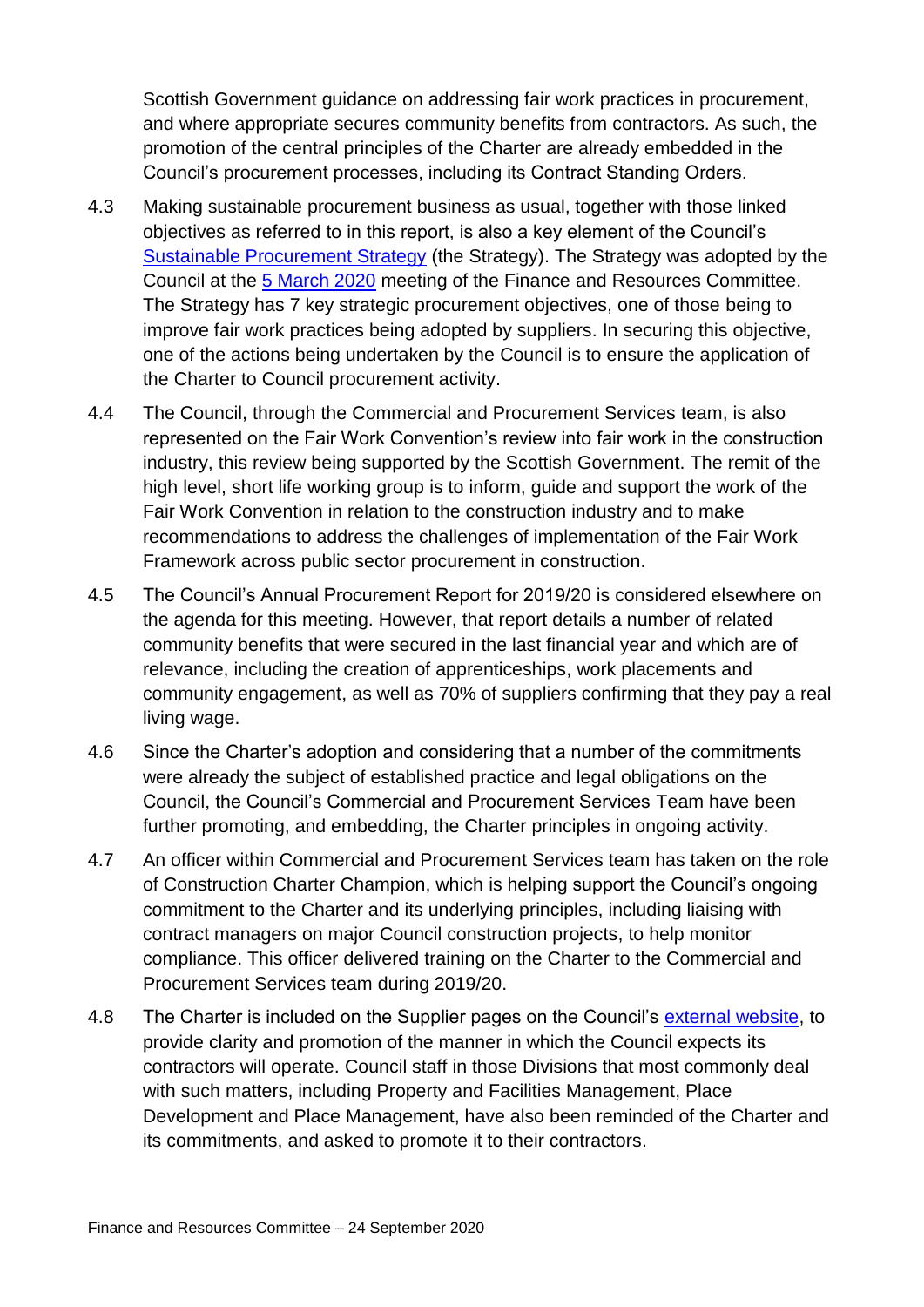4.9 In general terms, it is to be noted that there are certain aspects of the Charter where the Council's approach is relevant to more than 1 commitment within it. However, an update on the Council's compliance with the Charter commitments is provided as follows:

#### Commitment 1: High Working Standards

4.10 This commitment covers a number of aspects around contractors' approach to employment status, health and safety, standards of works and apprenticeship training, amongst other matters. As the Committee will be aware, in procurement exercises, the Council continues to set selection and award criteria that recognise and encourage fair work practices. This covers matters such as whether a contractor pays a living wage and its approach to the promotion of health and wellbeing, and inclusion within the workplace. Tender submissions are assessed and scored in line with the weighting percentages set for the tender in question. Whilst there are standard terms and conditions for all Council contracts, commitments given as part of a tender submission would also form part of the formal contract awarded to the winning tenderer. Commercial and Procurement Services keep the Council's approach to such matters under review, to ensure it maximises the outcomes that can be delivered but does so in a proportionate manner that still secures value for money and is compliant with the relevant regulations.

#### Commitment 2: HMRC Compliance

4.11 This commitment encourages HMRC compliance by contractors. The Council's standard contract terms and conditions provide that contractors must comply with all relevant legislative requirements. In addition, the Supplier page on the Council's external website also makes it clear that contractors and subcontractors within the construction industry must be registered with HMRC's Construction Industry Scheme before they can be paid by the Council. The Council has also improved its procedures around the application of the IR35 regulations.

#### Commitment 3: Health and Safety

4.12 This commitment highlights that the health and safety of workers on all the Council's construction projects is paramount. Through its tender selection and award criteria process referred to above, the Council ensures the contractors are able to meet the required standards in relation to health and safety. Where appropriate, this assessment reviews the volume of any health and safety breaches, as well as the number of reportable instances and near misses. Contractors' performance in relation to health and safety and related legislative compliance would also be monitored closely by project managers through the Council's contract management framework. This is of particular relevance with the COVID-19 pandemic, and Council staff have worked closely with contractors to ensure sites have been adapted to provide safe working arrangements, including social distancing measures, in line with Scottish Government guidance, and industry best practice.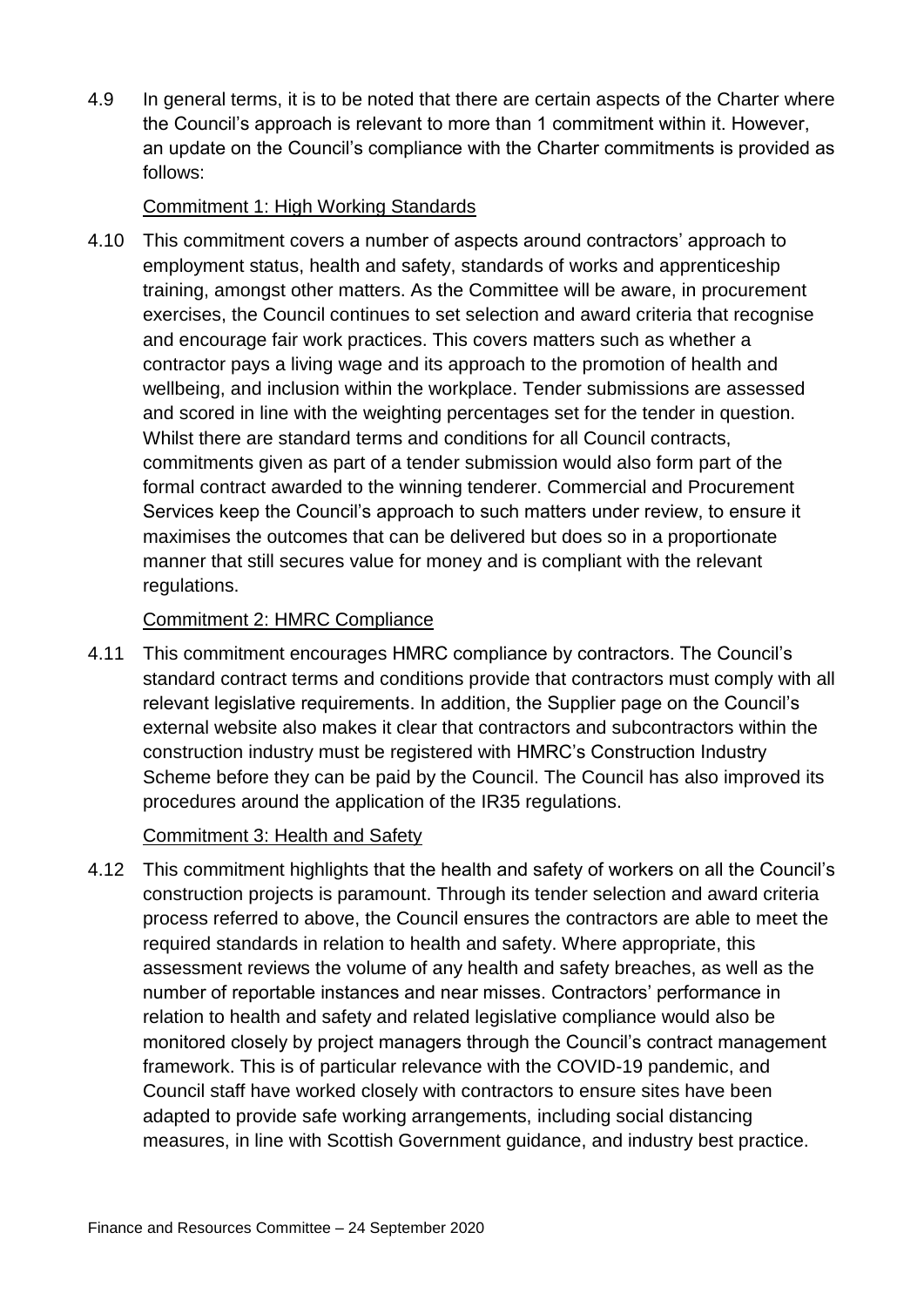#### Commitment 4: Excellence in Skills and Training

4.13 The commitment relates to the promotion of construction industry skills and training, and the expectation that contractors will engage in this, to ensure the highest possible standards in Council projects. As covered elsewhere, this is something that would be overseen by the Council's tender assessment and selection process. In particular, mandatory criteria can be set to ensure that the Council is using contractors who promote excellence in skills and trainings, which would be evidenced by the holding of certain relevant specialist qualifications. The Council also works with its contractors to identify appropriate training programmes and secure the use of community benefits in all regulated procurements. Through community benefits proposals, the Council has secured apprenticeships, training opportunities and work placements for disadvantaged and long term unemployed people.

#### Commitment 5: Trade Union Recognition

4.14 The Council cannot mandate its contractors to engage with trade unions in a particular way. Further, some contractors may not recognise trade unions, or if they do will have their own local/national agreements in place. However, it is to be expected that the benefits that trade unions can bring to the construction workplace will be separately promoted through the Council's wider approach to tender assessment, and the sustainable procurement duty, as summarised elsewhere in this report. As an organisation, the Council has in place agreed and established mechanisms for consultation and negotiation with its recognised trade unions. This is underpinned by the agreed Working Together Protocol which has been in place since July 2014, and which sets out the way that we will work together to achieve our shared interests. There are also a number of formal meetings which are in place at an organisational and Directorate level, at which relevant matters are raised and discussed, these include the Council Health and Safety Forum, the Directorate Joint Consultative Groups and Joint Consultation Committees and Partnership at Work. If the trade unions had concerns over the manner in which the Council's contractors were complying with the Charter, then these could be raised via these arrangements. It is understood that since the Charter's adoption no concerns have been raised.

#### Commitment 6: Recruitment

4.15 This commitment promotes the adoption of fair and transparent recruitment practices by contractors. Again, this is something that would be promoted and overseen by the Council's tender assessment and selection process.

#### Commitment 7: Blacklisting

4.16 This commitment makes it clear that the Council considers blacklisting to be unacceptable. Blacklisting is prohibited by the Employment Relations Act 1999 (Blacklists) Regulations 2010. In line with procurement legislation, all tenderers are required to provide information on any blacklisting activity within their organisation. If a contractor was to admit to any such activity during a tender process, the Council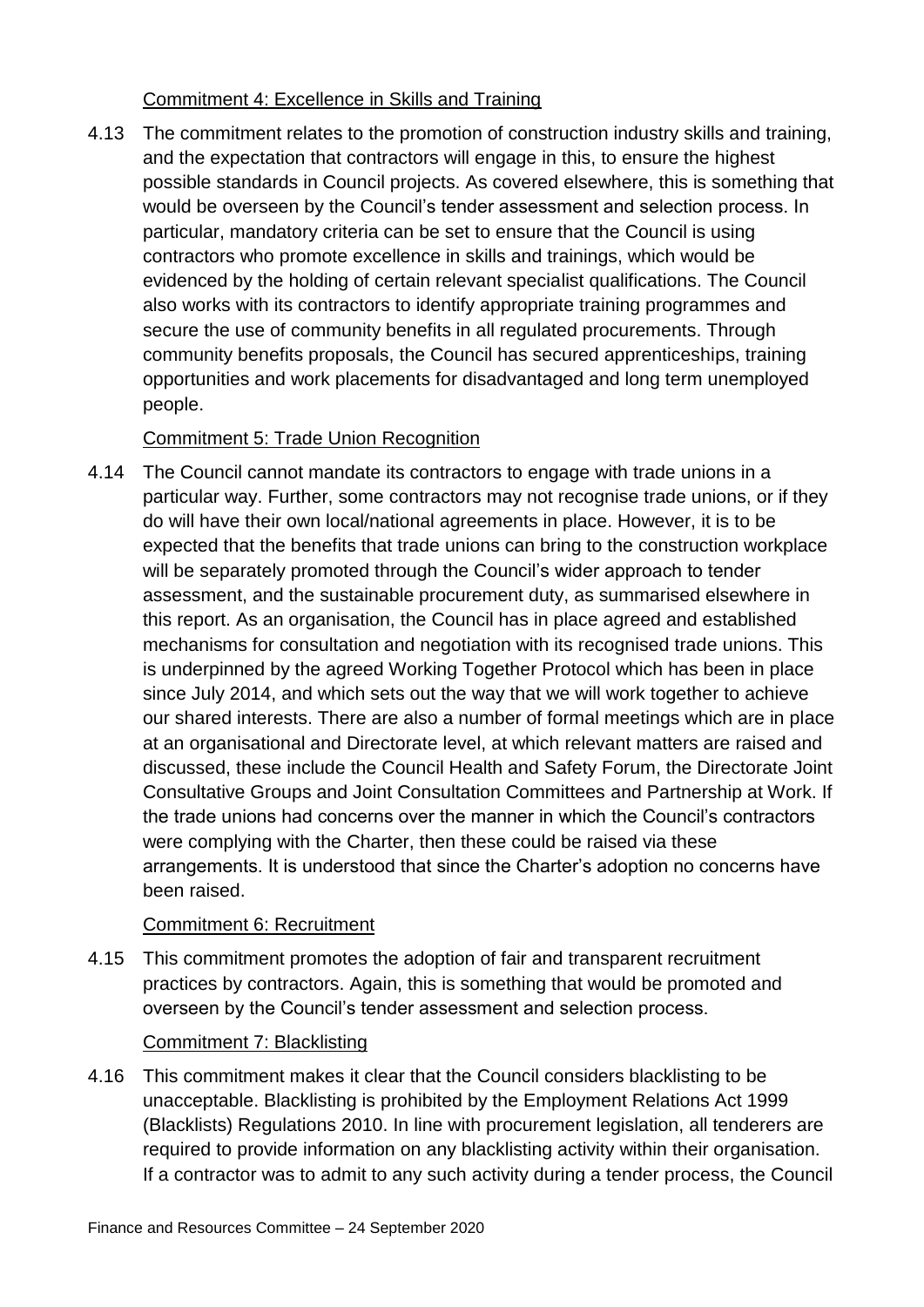would have the ability to reject its bid. In the period since the Charter was adopted there have been no known instances of Council contractors having been found to have breached the blacklisting regulations.

#### Commitment 8: Government Buying Standards

4.17 This commitment requires all relevant construction contracts to comply with Government buying standards. Council contracts require contractors to ensure they comply with all relevant legal obligations and hold a BSEN ISO 9001 (or equivalent) accreditation, or else satisfy the Council that relevant arrangements are in place. This accreditation relates to quality management and ensures that the contractor's workforce is sufficiently skilled and that it has established satisfactory training arrangements.

### **5. Next Steps**

5.1 The Council will continue to promote the Charter to its contractors, and further embed its principles into the Council's procurement procedures, subject to compliance with the relevant legislative framework. To date, the Council has not had to take any specific action to deal with allegations of non-compliance in respect of the Charter.

## **6. Financial impact**

6.1There is no direct financial impact associated with this report. As reported at the time of the adoption of the Charter, there will, however, be indirect costs associated with the ongoing promotion and monitoring of the Charter, especially if concerns were raised over compliance by Council contractors.

# **7. Stakeholder/Community Impact**

- 7.1 The Charter should help secure positive impacts on the employees of those contractors who are working on the Council's construction projects, by ensuring they experience fair work practices, ongoing training and development and have the ability to access support through trade unions and trade bodies.
- 7.2 The Charter should also help secure positive impacts on those staff members and members of the public who are affected by Council construction projects, including through increased vigilance around health and safety.
- 7.3 The trade unions were consulted at the time of the adoption of the Charter, and they will be able to provide ongoing feedback on it through the normal Council engagement framework.